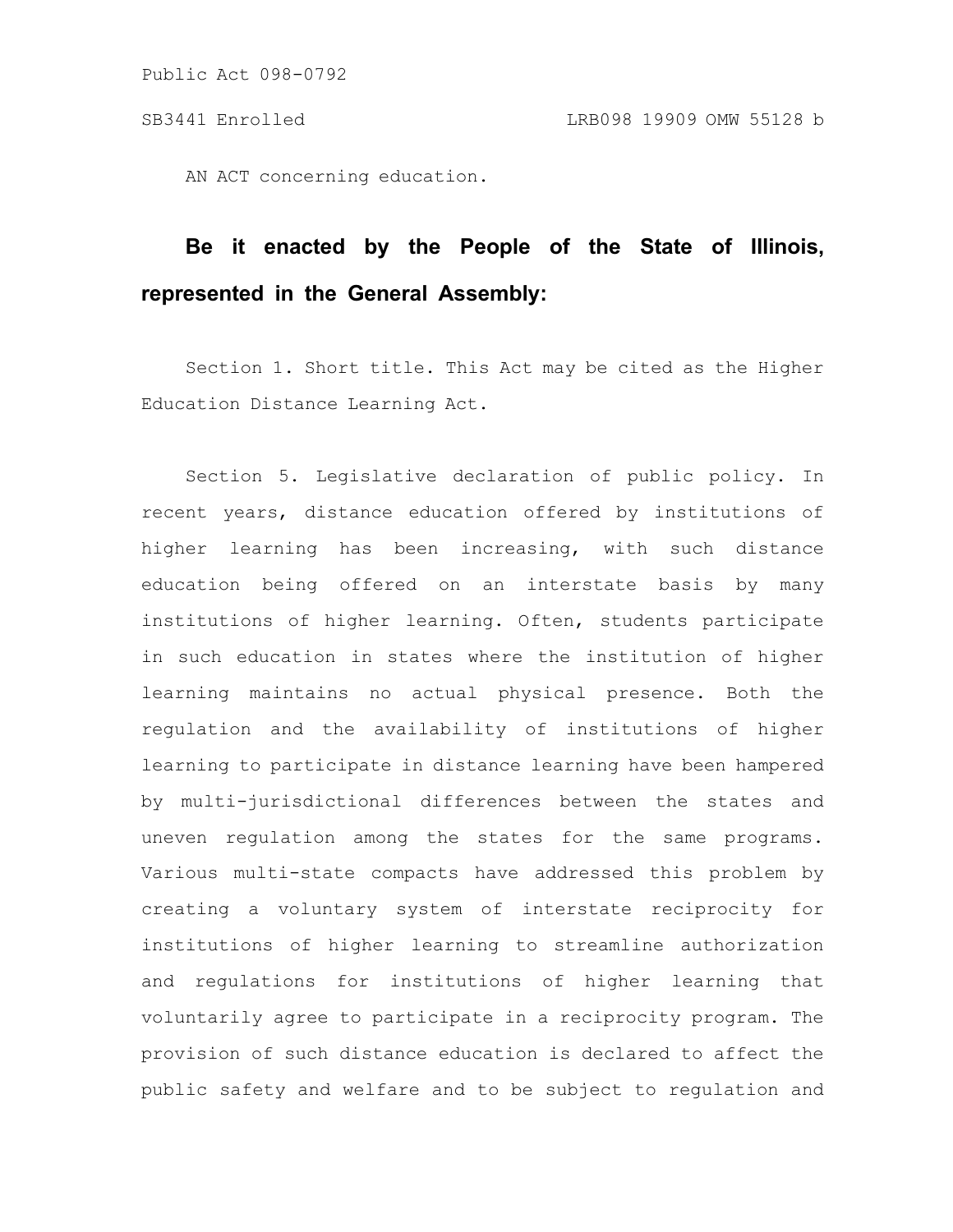Public Act 098-0792

## SB3441 Enrolled LRB098 19909 OMW 55128 b

control in the public interest. It is further the public policy of this State that such a program of reciprocity be made available on a voluntary basis to participating institutions of higher learning and that any other institutions of higher learning that choose not to participate continue to be regulated under current laws and rules that govern distance learning.

Section 10. Definitions. In this Act:

"Board" means the Board of Higher Education.

"Distance learning" means instruction offered by any means where the student and faculty member are in separate physical locations. It includes, but is not limited to, online, interactive video or correspondence courses or programs.

"Home state" means the state that regulates a participating institution and its distance learning programs. A state cannot be the "home state" unless the institution of higher learning either has a physical presence in that state or holds its principal institutional accreditation in that state.

"Participation agreement" means the agreement that each participating institution is required to sign and abide by in order to take advantage of the reciprocity agreement.

"Participating institution" means any institution of higher learning that offers an associate's degree or higher, in whole or in part, through distance learning and has voluntarily or willingly entered into a participation agreement to be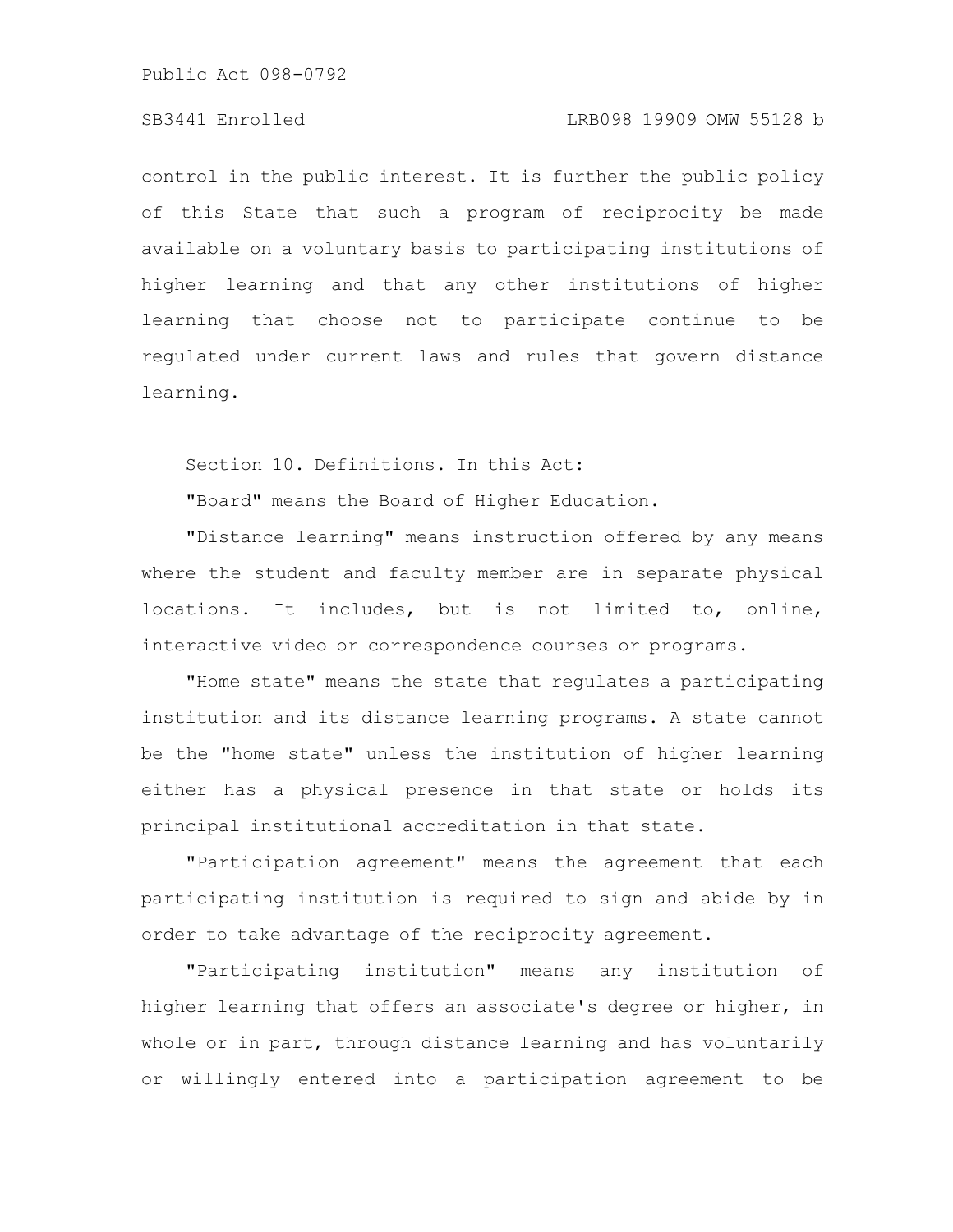#### SB3441 Enrolled LRB098 19909 OMW 55128 b

regulated by a participating home state with respect to institutional and program approval, complaints, and institutional and program reviews.

"Physical presence" means on-going occupation of a physical location for instructional purposes or maintenance of an administrative office to facilitate instruction.

"State" means any state, commonwealth, district, or territory of the United States that is a participant in good standing in a state authorization reciprocity agreement.

"State authorization reciprocity agreement" or "reciprocity agreement" means a voluntary agreement that establishes reciprocity between willing states for approval of postsecondary educational services delivered by distance learning beyond state boundaries.

Section 15. Authorization. The Board is authorized to participate in a state authorization reciprocity agreement on behalf of this State. The Board shall be the lead agency in coordinating interstate reciprocity for distance learning for participating institutions in this State.

Section 20. Illinois as the home state. If this State has been designated as the home state for a participating institution, then the Board shall approve, investigate, authorize, monitor, and establish common standards, reauthorize, establish, and investigate complaints, and attend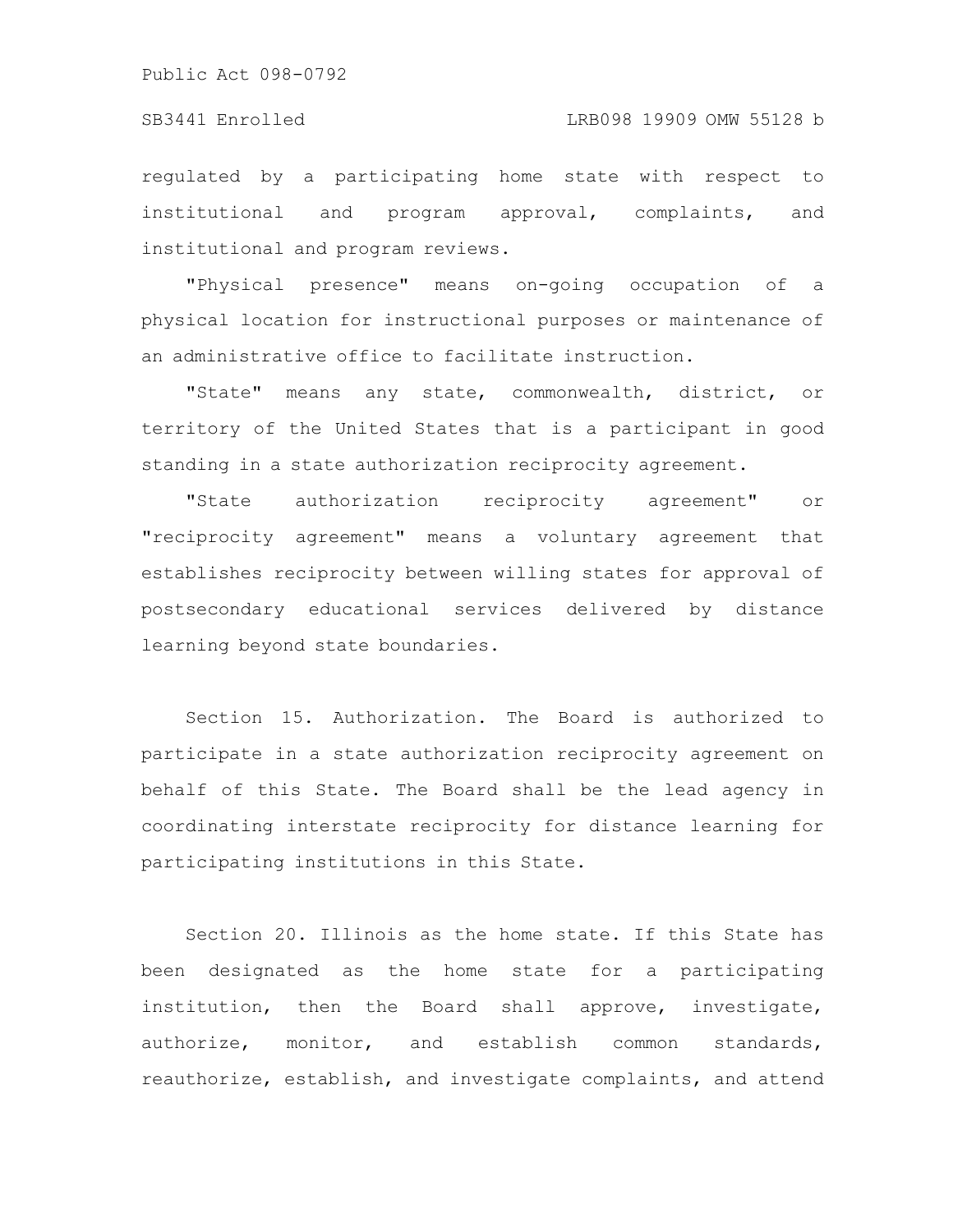to other administrative matters involving distance learning, including complaints from students and others in this State and from other states where the participating institutions are offering distance learning under a reciprocity agreement.

Section 25. Illinois as the reciprocal state. If another state has been designated as the home state, a participating institution has received required approval, the participating institution has no physical presence in this State, and the participating institution does not hold its principal institutional accreditation in this State, then the Board shall allow such participating institution to offer distance learning in this State under a participation agreement authorized by this Act. The Board may not charge a fee for granting such reciprocal distance learning approval.

However, if the participating institution has another home state, but also has a physical presence in this State or has its principal institutional accreditation in this State, the Board may regulate the institution of higher learning and its distance learning programs in this State and is not bound by the reciprocity agreement.

Section 30. Application of the Act. This Act applies only to distance learning programs and does not affect other approvals of institutions of higher learning or programs required under the laws of this State, nor does it affect any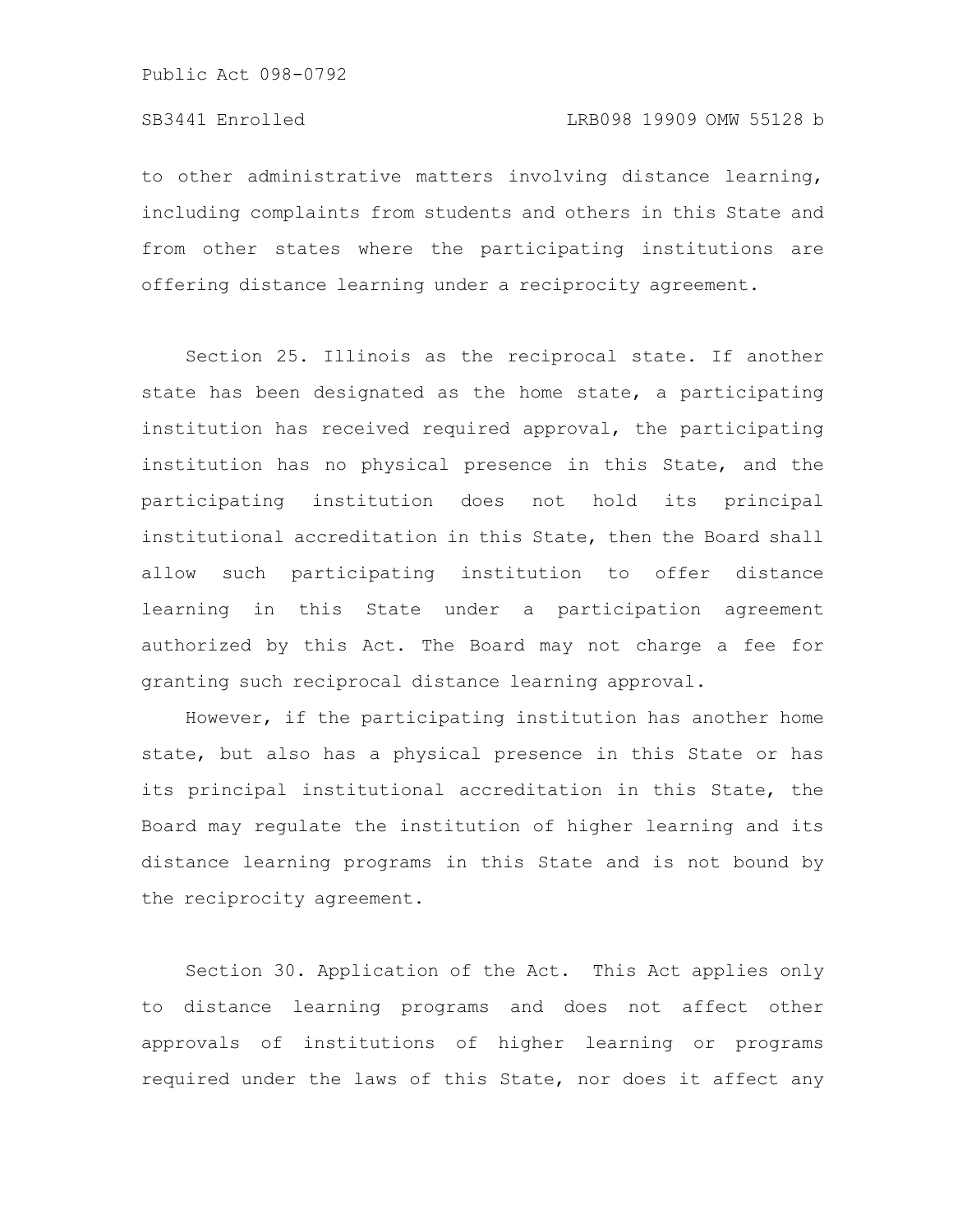Public Act 098-0792

#### SB3441 Enrolled LRB098 19909 OMW 55128 b

exemptions of institutions of higher learning or programs granted by the laws of this State. However, except as required in Section 25 of this Act, any participating institution that remains eligible and in good standing under this Act is not required to obtain any other approval for distance learning required by State law, unless the institution of higher learning withdraws and is removed from this reciprocity program.

Nothing in this Act shall be construed to affect the authority of the Attorney General to enforce the Consumer Fraud and Deceptive Business Practices Act and the federal Consumer Financial Protection Act of 2010, as authorized by 12 U.S.C. 5552.

Section 35. Fees. Fees to cover the cost of administration and enforcement of this Act shall be set by the Board by rule.

Section 40. Distance Learning Fund. The Distance Learning Fund is created as a special fund in the State treasury. All fees collected for the administration and enforcement of this Act shall be deposited into the Fund. All money in the Fund shall be used, subject to appropriation, by the Board to supplement support for the administration and enforcement of this Act and may not be used for any other purpose.

Section 45. Student refund policy. The Board, by rule,